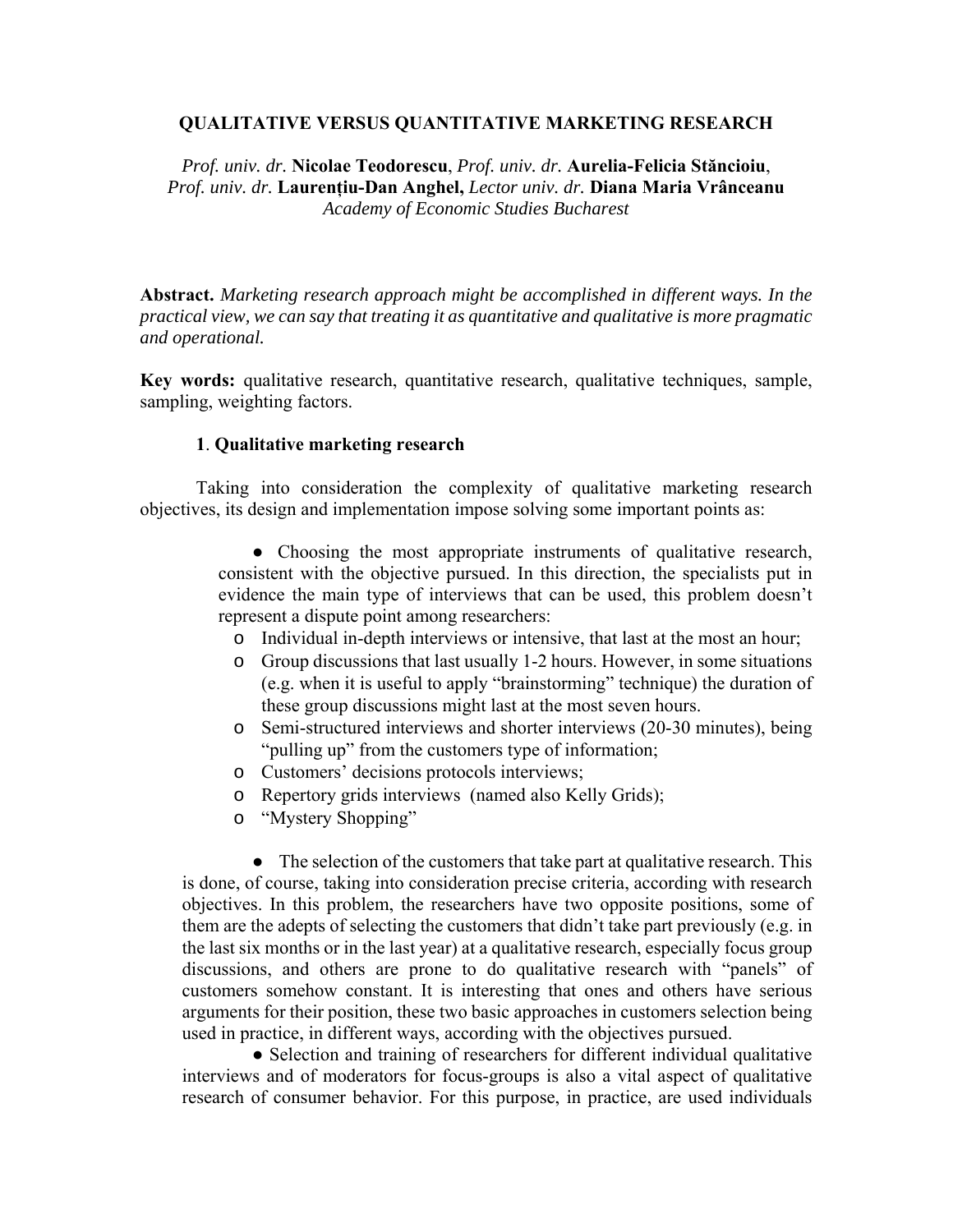with diverse level of knowledge, qualification and experience. Irrespective of the marketing research firms' option, in this problem, the specialists outlined, for a long time, the qualities required for this type of research personnel:

- o Capacity of relaxing in interview situations;
- o Friendly behavior;
- o Capacity of confidence spreading to the people that discuss with;
- o To love people and to be interested in their problems;
- o To be persons with wide views, "open-minded".

• Results analysis and interpretation, respectively elaboration of oral and written research reports represent a particular aspect of qualitative research of consumer behavior, taking into consideration non-numerical way of expressing it. The specialists consider that it is an art to elaborate qualitative marketing research reports, because at these don't take part only the analysts, but also the interview operators and moderators, according with the situation. Supplementary, the qualitative marketing research reports need to be accompanied with clear conclusions and recommendations that represent the researchers' points of view. Also, almost always, the qualitative studies are verbal presented to the customers by the research teams, these presentations being evaluated by decision making people. The cost of these presentations is relatively high, being included as distinct position in qualitative research budget.

 We can conclude that qualitative consumer behavior research is an activity very laborious and relatively different comparing with quantitative research. This is the reason for a double fact: not all the marketing research firms have qualitative marketing research departments, and the second one there are some firms that are exclusively specialized in qualitative research.

 Also, it is outstanding that the qualitative research solves the current problems of marketing activity, that can't be solved by quantitative studies. However, as a scientific approach, the qualitative studies have some limits, specialists agreeing that the most important of them is its subjective character, respectively its low possibilities to extend the results at larger collectivities of consumers.

## **2. Quantitative research of consumer behavior**

 In a historical perspective, the quantitative research was developed before the qualitative research and still presents an important interest for all decisions makers from market and marketing area. The quantitative research means taking into consideration many theoretic and practical aspects, that can't be exhaustively treated not only in this paper, but also in any attempt to comprise everything in only one paper. For this reason, in the following paragraphs we will outline the most important aspects in quantitative studies design and implementation.

## **2.1. Sample size and structure**

 The concerning about samples used in quantitative researches is crucial for their success, so explaining the impressive literature on this topic. We will examine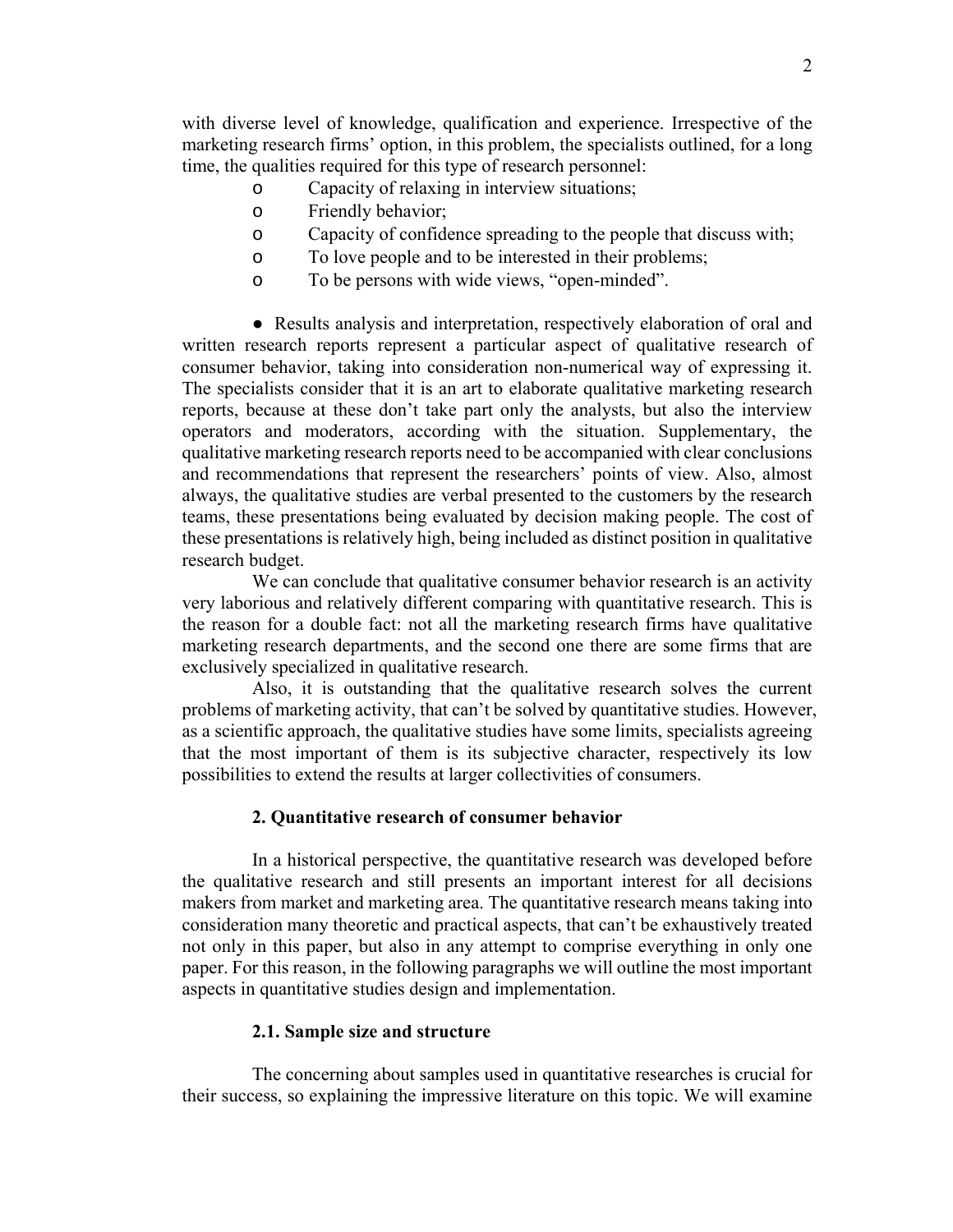some of the most important practical aspects on samples and sampling procedure (in this paper we don't treat in detail some statistic-mathematic aspects of sampling, supposing that these are known).

 Solving the practical problems related on the samples used in quantitative marketing research requires, in principal, finding adequate solutions for:

Sample size or dimension for a research;

Way of designing sample structure, that is how to do the sampling for obtaining representatives results.

 To establish the sample size for a research there exists, in the first time, an important statistical-mathematical justification. This is an useful starting point, followed by other evaluations and iterations. Naturally, the sample size, beyond its theoretical basis has to be in accordance with the objectives associated to the study. In practice, an important thing is that although, it is possible to establish a sample size that is representative for the information that will be collected, almost never it doesn't happen like this, because of the research costs. There is accepted a compromise between objectives and costs, being established the sample size that generates the best results, with a reasonable cost. This means to obtain the best report "cost/results". This thing is possible by an adequate maneuver of two elements: amount of information for that the sample is really representative and error rate used to guarantee the results.

 These two aspects have to be approached in a tight relation with the quantitative research objectives, that means, in many times, the amount of necessary information and the error rate can be limited at fundamental aspects of the research, without pursuing to know some details that may rather lead at costs increases.

The next two examples, we think, put in evidence this possibility:

 a) If, for example, in a quantitative study on auto market, there are required information on automobile endowment rate and on structure of automobiles number that belong to the population, approached or for all the families, or, we may suppose, for selected families among nine income groups. In the first case, the sample size may be around 1000 families, but in the second one it may comprises 3000 families (to assure a statistic stability for the results). The problem is if this additional expense, caused by using a greater sample, is justified by the results. Of course not, because, in this case, the information obtained don't need to be such detailed.

 b) Let's continue the previous example, taking into consideration a sample of 1000 families. The calculated error rate is  $\pm$  3.2%. If we want to double the accuracy degree, that is to obtain an error rate of  $\pm$  1.6%, there is necessary to increase four times the sample size (at 4000 families), therefore we obtain costs by four times higher. This approach isn't justified because the error rate for a sample of 1000 families is enough to guarantee the results of this imaginary study.

 As concerns the sampling, the way to select the sample, there are also, theoretical bases as random model, quotas or other combinations of these models. The sampling problem is, however more a practical one. Let's suppose that any sample of 1000 subjects has the same theoretical error rate of  $\pm$  3.2%, but this doesn't mean the sample will be representative, irrespective of the way is structured. The selection of the sample components is a true art, it doesn't depend only on the availability of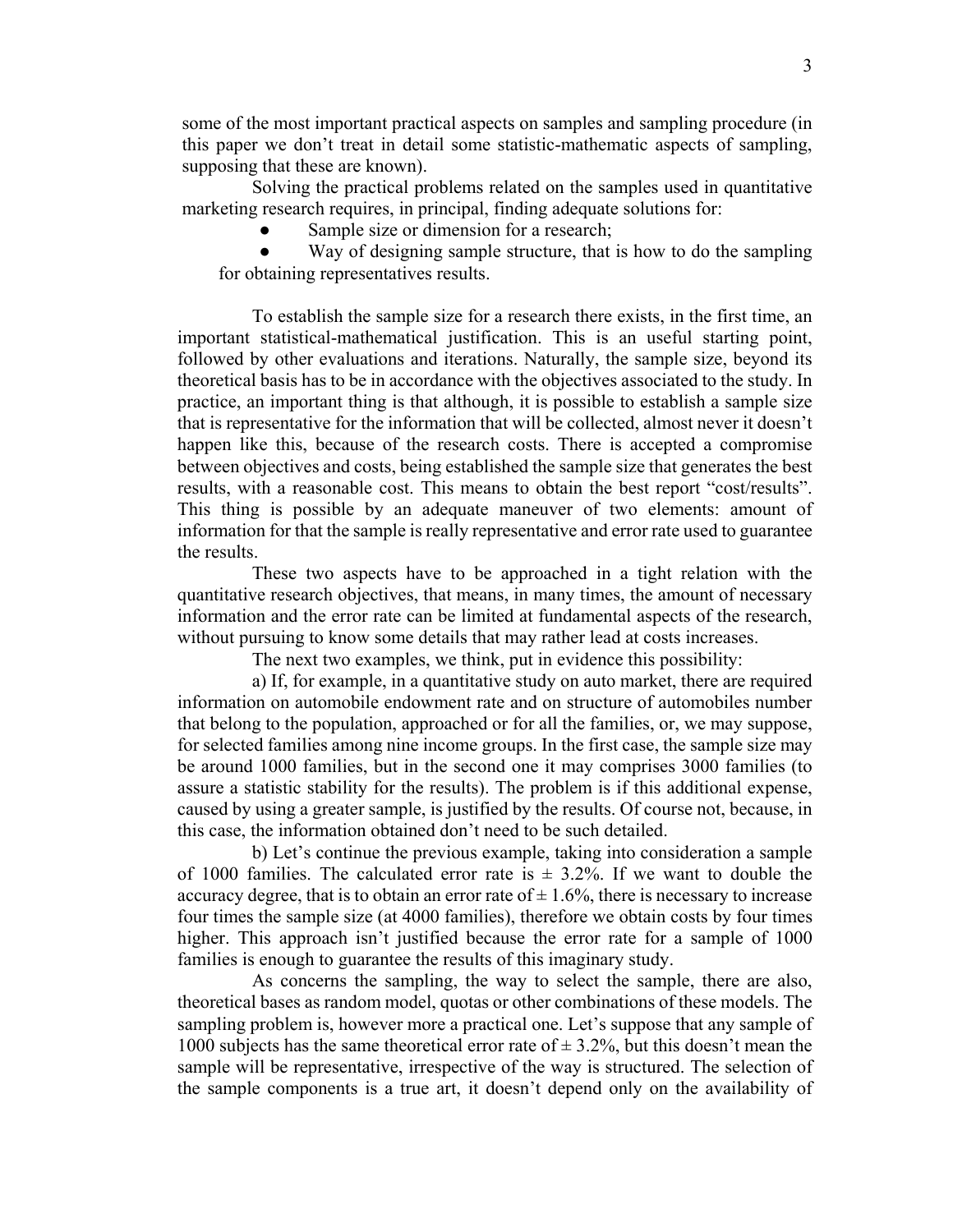organized survey bases, but also on the experience of the research team delegated with this task. An adequate stratification of survey base, laborious calculations to assign the sample determined by sampling steps and selection processes of the respondents, are only several elements that assure a representative sampling. Generally, through sampling procedures there is aimed to avoid systematic errors, that, afterwards can't be corrected, but only identified.

#### **2.2. The questionnaire**

 The questionnaires used in quantitative research of consumer behavior are, as in the case of samples, of the highest importance for obtaining the expected results. For questionnaires elaboration, in quantitative studies, it disposes also by an adequate theoretical background (that is, for example, conversations theory or probabilities calculus theory) and also by an outstanding experience.

 A large amount of firms involved in marketing studies and in doing quantitative researches dispose by teams specialized in questionnaires conception, according with requirements and objectives established by research clients.

 In essence, the specialists agree with the fact that, to be an efficient instrument, the questionnaire has to accomplish next functions:

- To assure respondents' cooperation and involvement;
- To accurately communicate to respondents what is desired from them;
- To help the respondents to express their responses at questions;
- To avoid the possible responses distortions;
- To facilitate tasks accomplishment by the interview operators;
- To assure the necessary base for processing the collected data;

 The practice demonstrated also that a good questionnaire, including its layout (questions page display, response codes, columns numbers etc.), has to facilitate the work for three categories of persons that operate with each questionnaire:

• Interview operators that must have the possibility to record the responses accurately and fast;

• The persons that are involved in checking the questionnaires records, in responses coding and preparation for their automatic procession;

• The persons that introduce the data into computers files;

Let's note that in questionnaires conception for quantitative studies it has to be careful in avoiding any recording errors. In the opposite case, escaping of these is either very difficult to achieve or, simply, impossible to do. This aspect is related on the language used that must have the same significance for all the interview operators. The problem isn't really so simple as it appears at the first sight, taking into consideration that, in most of quantitative studies, there are used more than a hundred interview operators.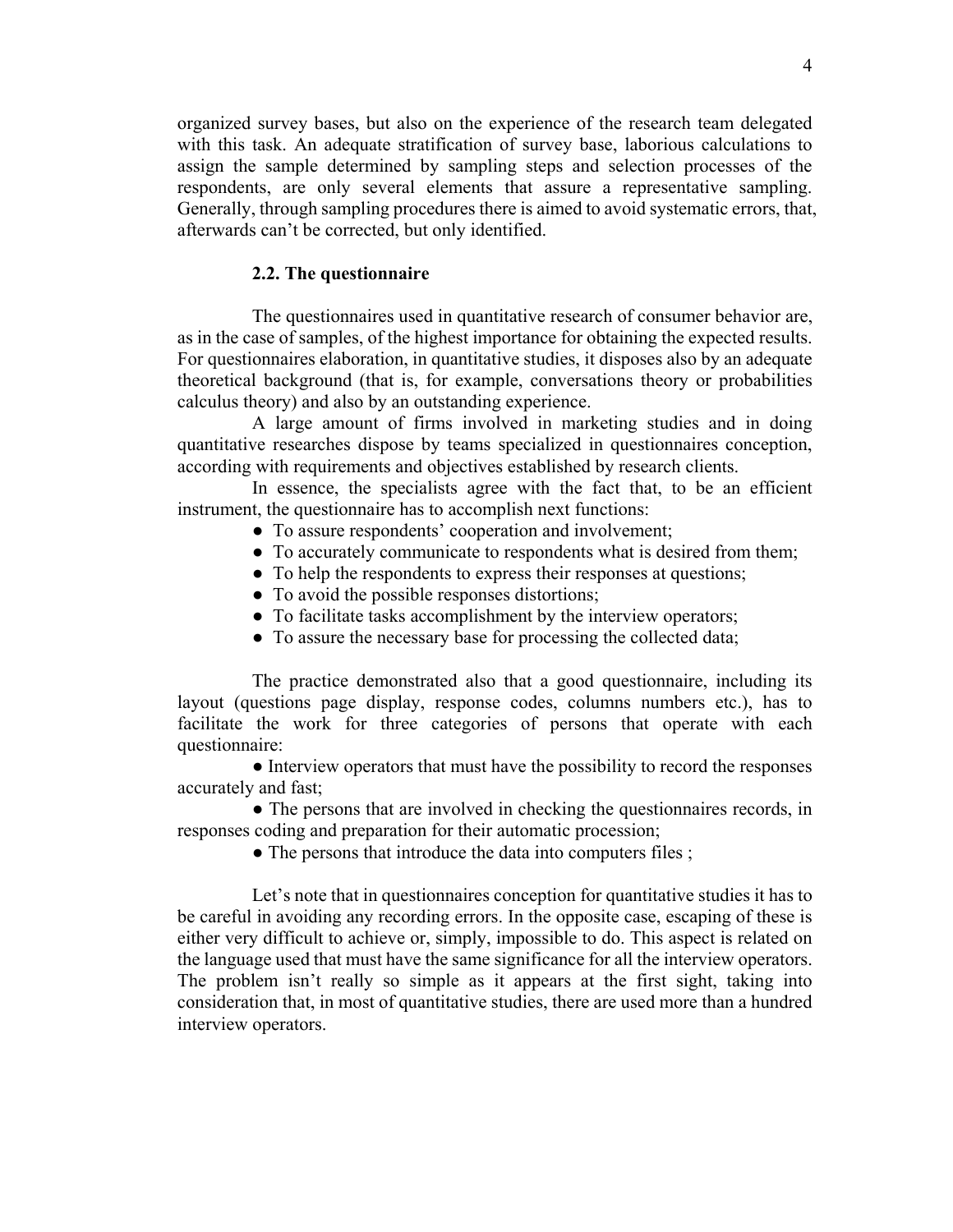## **2.3. Carrying out the interviews and controlling the field work quality**

 However laborious and valuable the sample would be designed and questionnaires elaborated, the quantitative study's success can't be obtained without adequate field force. For this reason, in practice it is given a special attention to recruiting, training and quality controlling of all operations done with field force. In the field force category, necessary for gathering the data through questionnaires, are included the next categories of individuals:

a) Specialists that belong to research firms, having the task to implement the survey and to assure the quality control of the field work;

b) Interview operators;

c) Field work supervisors;

 As concerns the field force used in quantitative studies, the specialists (from theory and practice) consider that its organizing might be done in two ways:

• Either as field force total independent, without relations with research firms, exclusively specialized in survey implementation or in other quantitative techniques;

 ● Or field force that belongs to each firm specialized in marketing research and studies;

 The first way of organizing the field force is specific to western developed countries. The second one is met in all the countries, there exists independent firms that assure complete research services and have also their own field force.

 The interview operators and field supervisors have to be selected and trained with a high degree of exigency, the practice in this area providing real methodologies in this sense. In principle, the interview operators and supervisors have to benefit by:

 ● a basic training that comprises all the aspects related on field activities required by quantitative studies;

 ● a specific training, for each research project. An adequate training of interview operators and supervisors is the only one way to assure an uniformity to the field work and to avoid the recording errors.

 Finally, all the field work has to be strictly controlled. Quality control is done, in the first time, on interview operators' field work, but also on the supervisors' way to accomplish the assigned tasks. Quality control for the field work is two types:

• Basic control, that is done during interviews development, usually by the local supervisors. In this phase, the control is desirable to comprise almost 50% of the interviews done;

• The second control, done after the field work is finished, usually by the specialists of the research firm. The secondary control is done randomly, and it has to comprise about 15% of the all the interviews. The second quality control is done so that to include all the operators working at the project.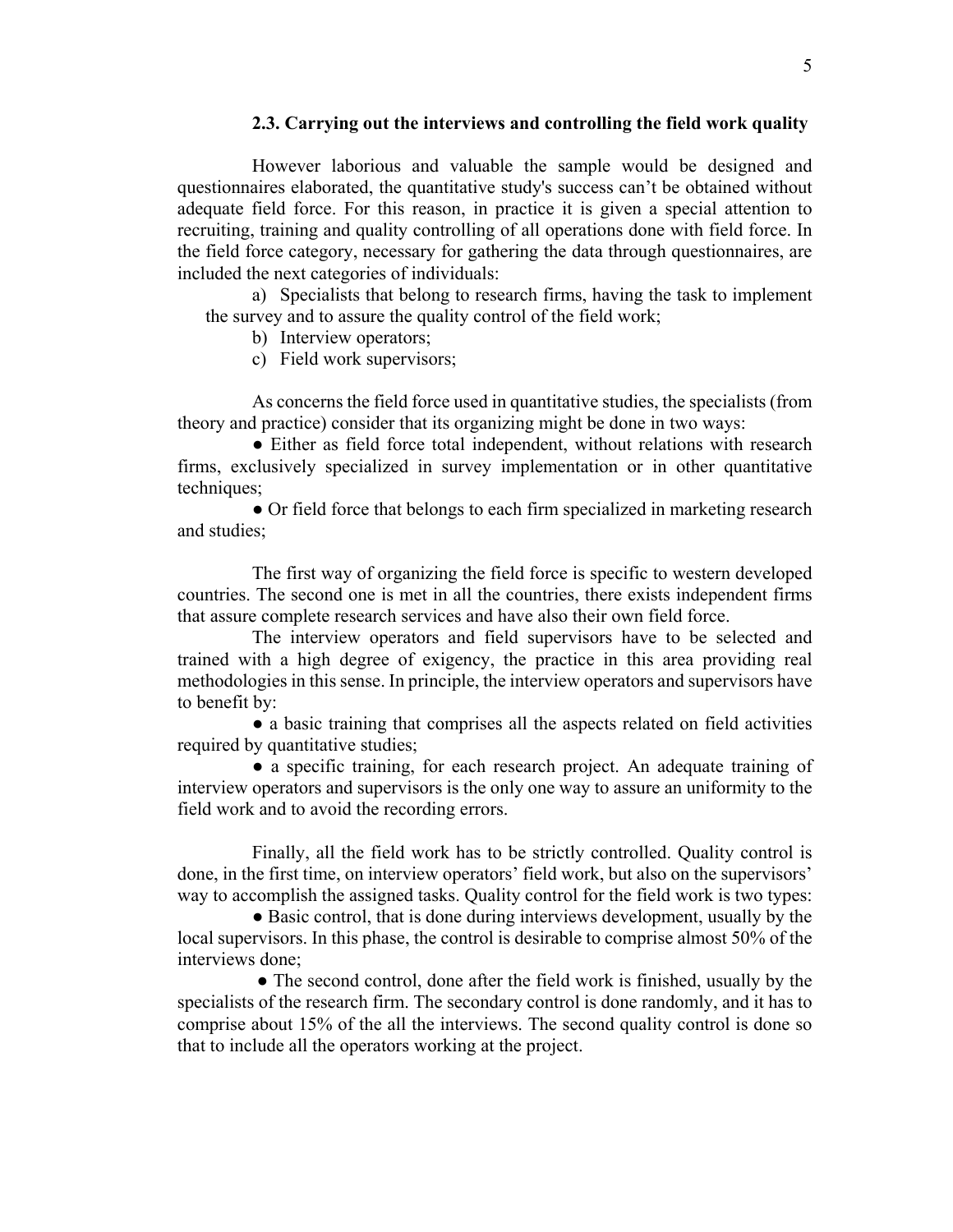## **2.4. Sample adjustment and representatively**

 Finally, another very significant problem, that is in researchers' and quantitative research clients' attention is sample adjustment and pondering to assure its representatively. This problem appears to be somehow "occult" to public opinion, tough the specialists are familiar with it. The adjustment doesn't mean at all to generate false results (that public opinion is afraid of), but, contrary to assure their truthfulness.

 The sample adjustment and weighting is absolute necessary because, only by chance, a sample has a structure according with collectivity structure. The adjustment means to adequately ponder some variables with higher or lower values comparing with those of collectivity, that finally serve as base to extend the study results, basing on calculi.

An illustrative example for sample adjustment, based on a random model is:

• let's suppose that it was designed a sample of 1000 persons, representative for Romanian population, aged of 18 years and over;

• after research implementation, it was found out that the age group between 20-24 years has a ponder of 7.7% in the sample, but its real ponder in the general collectivity is 8.5%, under representation of this age group being caused by an random error;

• consequently, the last age group has to be pondered with an adequate factor, as its weigh in the sample to be equal with that in the general collectivity. This weighting factor is 1.1039. That means each person from this age group will be assigned this over unitary weighting factor;

• automatically, another or other age groups will be overrepresented, these being pondered with a similar factor, but under unitary;

 Of course, the sample adjustment operation is done before drawing the tables in which will be written the quantitative study results. Supplementary, to give the possibility for a deep analysis of results, in each table has to be specified both adjusted calculus base, and the initial data of the real sample, both of them in absolute and relative expression.

## **Selected references**

Balaure, V. (coordonator), Adăscăliţei, V., Bălan, C., Boboc, Şt., Cătoiu, I., Olteanu, V., Pop, N. Al., Teodorescu, N. (2000) *Marketing,* Editura Uranus, Bucureşti

Sampson, P. (1986) *Qualitative research and motivation research,* în *Consumer Market Research Handbook*, Robert Worcester and John Downham (Eds), McGraw-Hill Book Company, London

Cătoiu, I., Teodorescu, N. (2004) *Comportamentul Consumatorului*, Ediţia a II a, revăzută şi adăugită, Editura Uranus, Bucureşti

Becker, Howard S.(1996) *The Epistemology of Qualitative Research*, . University of Chicago Press